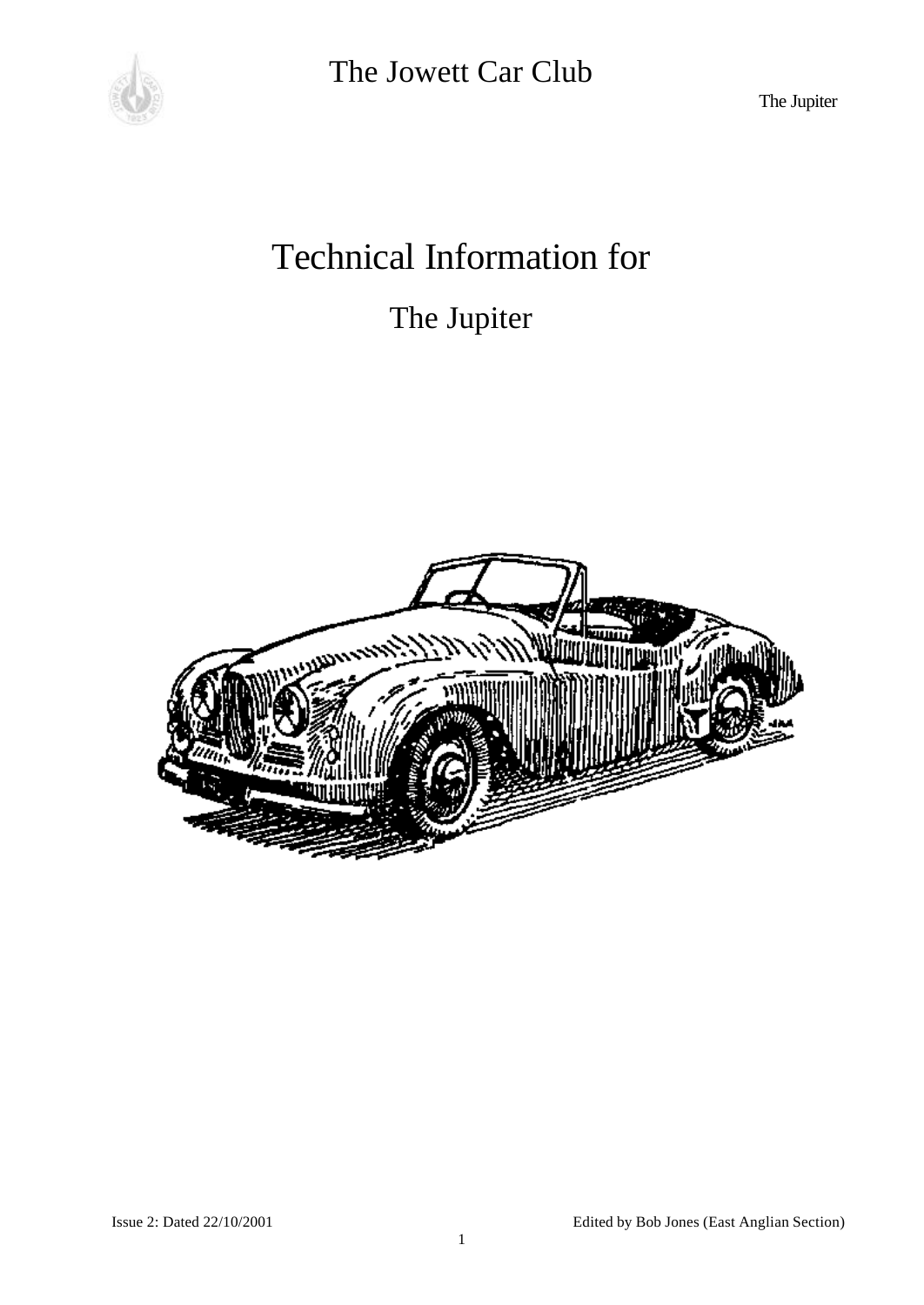

The Jupiter

### Document Index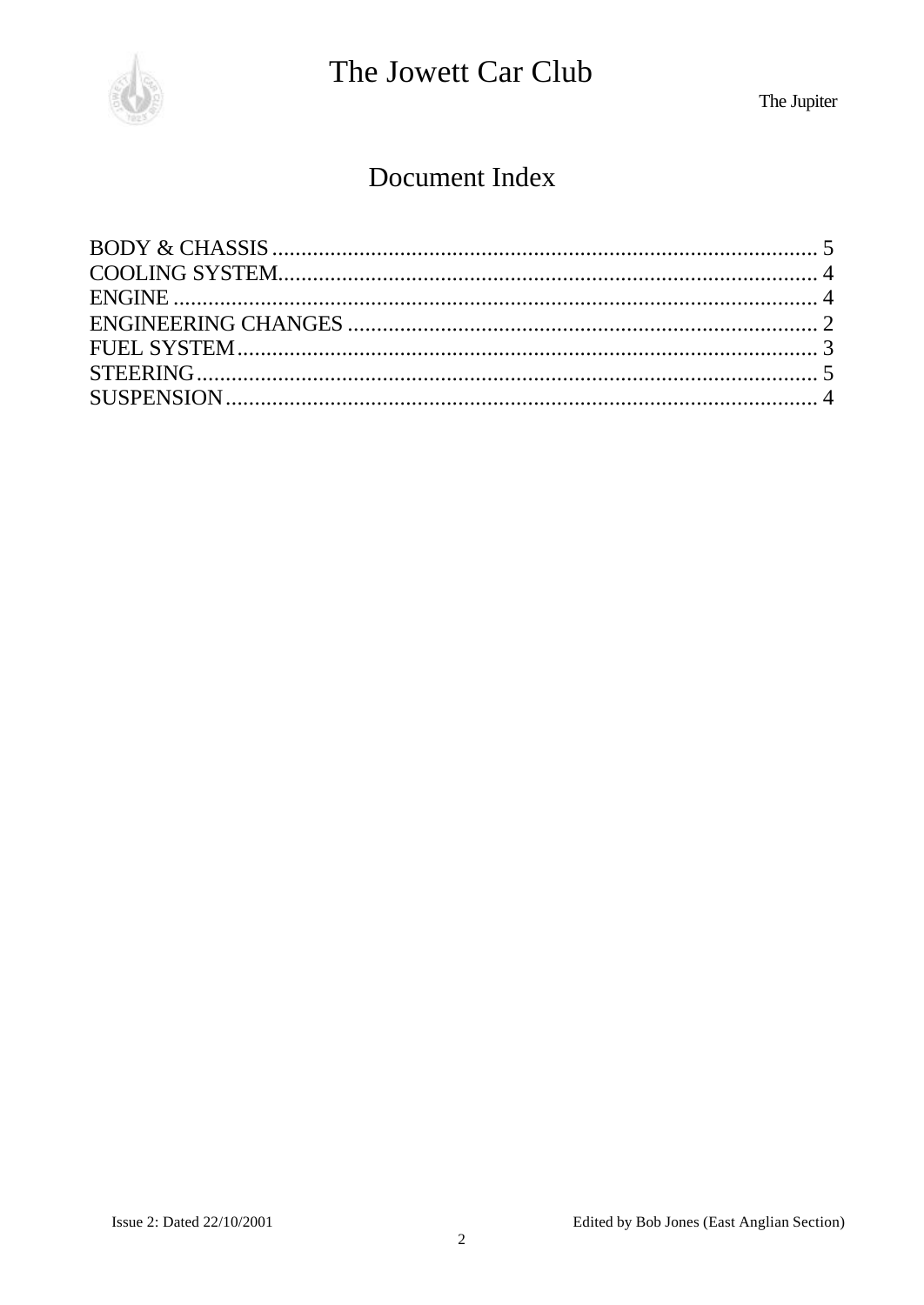

#### ENGINEERING CHANGES - JUPITER

| <b>Modification</b>                                                      |  | <b>Approximate Introduction Points</b> |
|--------------------------------------------------------------------------|--|----------------------------------------|
| Four-wheel hydraulic brakes replaced                                     |  | EO/SA/September 1950                   |
| Salisbury 3HA rear axle, replaced 2HA type                               |  | EO/SA/September 1950                   |
| Serrated mating faces provided on connecting rods and caps               |  | EO/SA/September 1950                   |
| Hydraulic tappets replaced by solid tappets and new camshaft introduced. |  | EO/SA/November 1950                    |
| New throttle rod and cylinder head gasket                                |  |                                        |
| Centre support tube introduced                                           |  | El/SA/270                              |
| Thicker gearbox extension bearing Locating, washers                      |  |                                        |
| Adopted to give greater strength                                         |  | El/SA/284                              |
| Hole deleted from rod half of connecting rod bearings (upper shell)      |  | E1/SA/423                              |
| Petrol pump location changed from scuttle to                             |  |                                        |
| chassis amidships, and petrol pump type changed to S.U. PP 36 L          |  | El/SA/439                              |
| Oil return pipe from relief valve added to oil pump                      |  | El/SA/480                              |
| Camshaft boss and sprocket modified for finer valve timing adjustment.   |  | E1/SA/481                              |
| Shorter oil filler tube introduced to provide                            |  |                                        |
| more clearance between tube and front grille.                            |  | El/SA/504                              |
| Rubber waterproofing of distributor, spark plugs                         |  |                                        |
| and petrol pump introduced                                               |  | El/SA/520                              |
| Fan shaft taper increased to facilitate fan removal.                     |  | E2/SA/575                              |
| Change from Vokes scuttle-mounted air cleaner                            |  |                                        |
| To AC individual cleaners.                                               |  | E2/SA590                               |
| Radiator-mounted oil cooler replaced by                                  |  |                                        |
| Oil cooler mounted on engine.                                            |  | E2/SA/631                              |
| Carburettors changed from Zenith 30 VlG 5 to 30 VM                       |  |                                        |
| New gearbox mainshaft, synchromesh hub and sleeve introduced             |  |                                        |
| in conjunction with modified first gear locking plunger.                 |  | E2/SA/657                              |
| Sludge release hole deleted from connecting rod cap                      |  | E2/SA/692                              |
| Radiator cooling, area increased                                         |  | E2/SA/695                              |
| Lucas DKY H4A distributor replaced by DM 2 type                          |  |                                        |
| with vernier adjustment.                                                 |  | E2/SA/717                              |
| Steering column universal joint changed to Hardy-Spicer type             |  | E2/SA/730                              |
| Rubber-bushed front suspension introduced, and                           |  |                                        |
| armstrong shock absorbers adopted.                                       |  | E2/SA/865                              |
| Series III engine introduced. Oil flow through oil cooler increased.     |  | E2/SA/882                              |
| Armstrong shock absorbers replaced by Woodhead-                          |  |                                        |
| Monroe competition units.                                                |  | E2/SA/921                              |
| Narrow lock-notch adopted for connecting rod bearings.                   |  | E2/SA/938                              |
| Cross-bracing added between scuttle and chassis                          |  | E2/SA/940                              |
| New crankshaft and connecting rods introduced with revised               |  |                                        |
| Tolerances for improved running clearances. Steering rack housing        |  |                                        |
| Mounted on lugs with bolts, instead of spigot.                           |  | E2/SC/942                              |
| Submerged oil pump introduced. Increased loading                         |  |                                        |
| added to synchromesh rings,                                              |  | E2/SC/945                              |
| Cast aluminium cylinder head gasket support and                          |  |                                        |
| Liner-retaining flange (combined in one unit) introduced.                |  | E2/SC/948                              |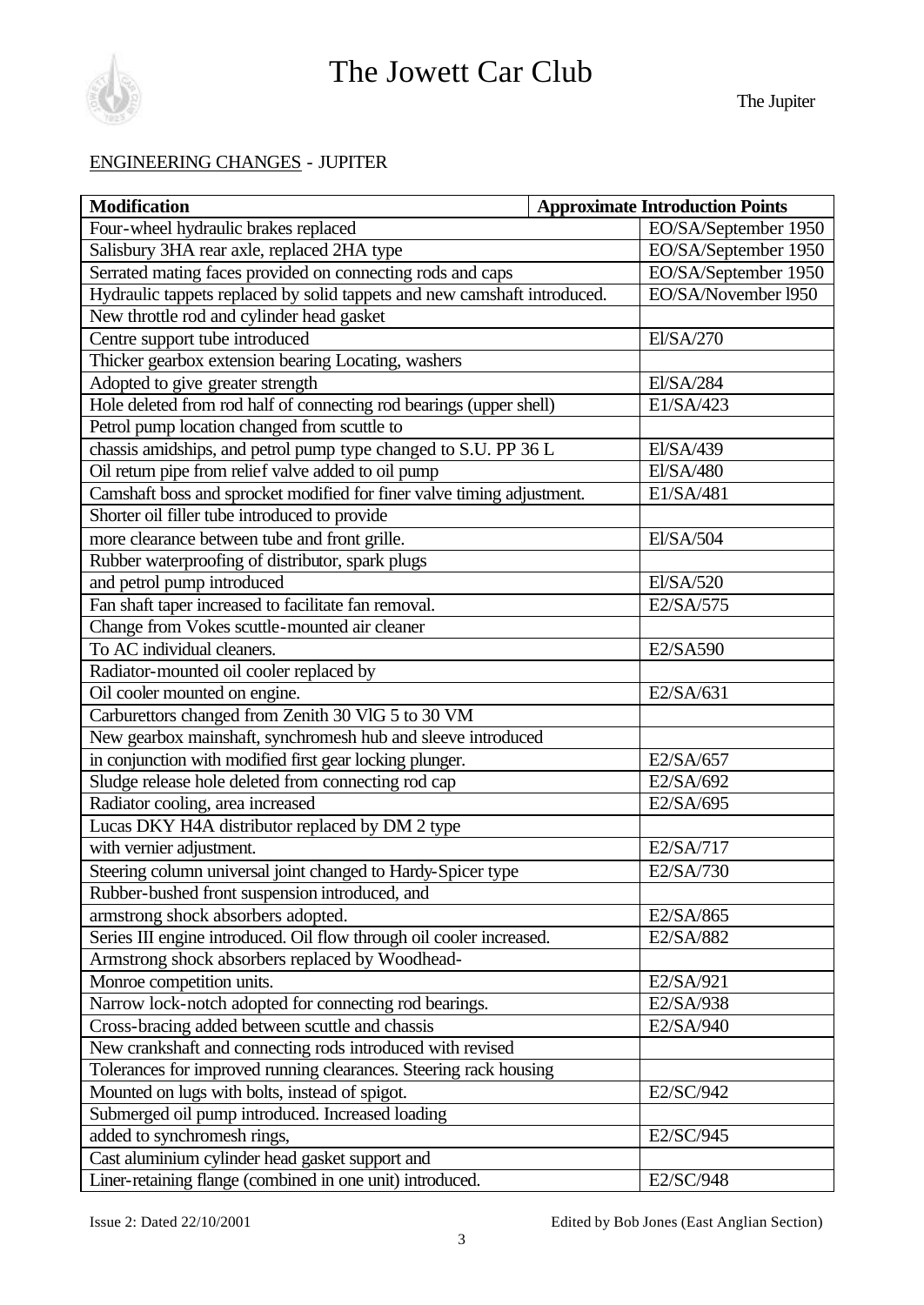

The Jupiter

| Adjustable camshaft thrust peg provided in front timing case                     | E2/SC/957 |  |
|----------------------------------------------------------------------------------|-----------|--|
| Synthetic rubber cylinder liner bottom seals introduced from crankcase No 26574. |           |  |

Data from 'Jowett Jupiter Register' published by the Jowett Car Club of New Zealand (Inc.) 1971/73.

FUEL SYSTEM - Ref. Maintenance manual P. 133

Service Bulletin Item No 77 - Carburettors, Zenith 30 VM - March 1952

From engine No.E2/SA 657 the Zenith 30 VIG 5 carburettors previously fitted to the Jupiter have been replaced by Zenith 30 VM type carburettors which: incorporate the following settings

> 27 Choke 25 Vent 120 Main 1.5 Needle Seat 65 Compensator 45 Slow running 120 Progression

1 mm washer and shroud fitted to needle seat.

The carburettors are fully interchangeable with the previous type in pairs and the throttle linkage remains the same,

Service Bulletin No 78 - Air cleaners - March 1952

From engine No E2/SA.590 - the Vokes air cleaner was replaced by two A.C. type air cleaners The new type air cleaners consist of two separate units one fitted to each carburettor intake by means of a short extension tube and clips. In cases where the Vokes type air cleaners are being replaced by the later type it will be necessary to remove the electric horns and elongate the horn securing bolt holes in the horn bracket so that the horns may be adjusted to clear the air cleaner body. The AC type air cleaners should be removed and cleaned every 1000 miles or frequently if necessary.

Service Bulletin Item No. 82 -- Petrol System - March 1952

The Jupiter petrol system has been modified to incorporate a new type petrol pump and petrol filter as follows:

From Engine No EI/SA/439 a new type electric petrol pump (Type SU.PP.361,) Part No 1.53814 which gives an increased petrol flow was fitted and the position of the petrol pump was changed from the front of the dash panel to the right hand side of the chassis. From Engine No El/SA.520 a rubber cover was fitted to the pump to prevent ingress of water and it should be carefully noted when removing and replacing the cover, that the 1/16" (1.5873 mm) breather hole should be positioned on the underside of the pump. From Engine No El/SA.504 the three way petrol tap and reserve supply system was dispensed with and replaced by a single pipe from the petrol tank direct to the petrol pump. At the same engine number a new type petrol filter (Part No.J54436) was introduced and the position of the petrol filter was changed from the front dash panel to the right hand side of the chassis.

ENGINE - Ref Maintenance manual P 133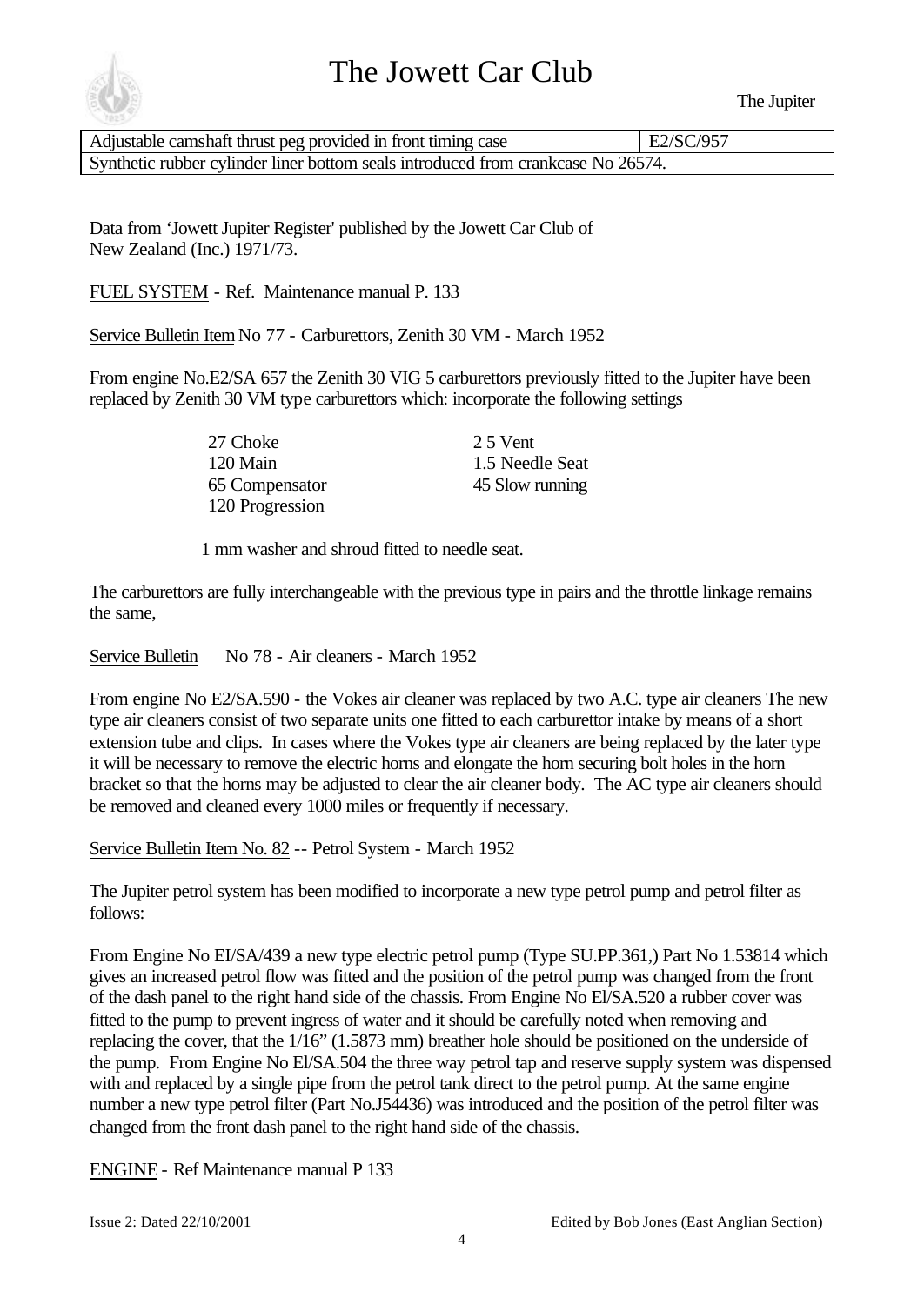

Service Bulletin Item No 80 - Oil filler tube - March 1952

From Engine No El/SA.504 a shorter type oil filler tube (Part No, 1.53705) has been introduced which gives increased clearance between the tube and the radiator grille. The new type filler tube is fully interchangeable with the previous type

Service Bulletin Item No.161 - Liner bottom seal (Rubber type) November l953

The rubber type cylinder liner bottom seal as described in Service Bulletin Item No, 149 (see Javelin section) has been introduced as standard on the Jupiter engine after crankcase No 26573.

#### COOLING SYSTEM

Service Bulletin Item No 98 - Radiator - improved cooling July 1952

From Jupiter Engine No.E1/SAL.458 LHD and E2/SA 695 RHD, a new type radiator (Part No. 153728) with an increased cooling area has been introduced, The increased area necessitates an increase in height to the radiator, the Top Engine Shield (Part No. 56104) is discontinued. The new type radiator is interchangeable with the previous type of R & LH drive models.

#### Radiator Mounting Bolts

To facilitate removal and replacement of the radiator the mounting bolts should be modified to make them captive. This may be done either by brazing the bolt heads under the mounting plate, or by making up a ¼ in. plate drilled and tapped to take the bolts. These are passed through the mounting bracket from below and screwed through the plate. The rubber-mounting pad can then be pushed over the threaded ends and the radiator mounted without the need to hold the bolt heads.

#### **SUSPENSION**

#### Shearing of front Spring Arm Trunnion Studs

After years of use, and sometimes of neglect, the nuts holding the spring arm trunnion to the chassis may loosen, causing the studs to wear, and finally to break. The point of fracture is usually on the trunnion side leaving little or no stud projecting for an extractor to be used. The metal used is particularly tough and attempts to drill out the fragment of stud from the trunnion are usually futile.

A method which has been used successfully by some members is to replace the whole spring arm with one whose studs have been changed to lengths of high tensile bolts ('UNBRAKO') These bolts should be threaded at both ends, itself a fairly laborious operation, and can then be used as studs.

Periodic checks on the tightness of the nuts should obviate this modification.

#### STEERING - Ref maintenance manual p 137

A Rack and Pinion is fitted to the Jupiter, which is a very strong unit. Nearly all Jupiters suffer from wear in the Jowett made universal joint giving rise to free play at the steering wheel.

First of all, check at which point in the steering the wear is most obvious by watching closely while someone turns the steering wheel. Wear in the steering column end fork and centre block of the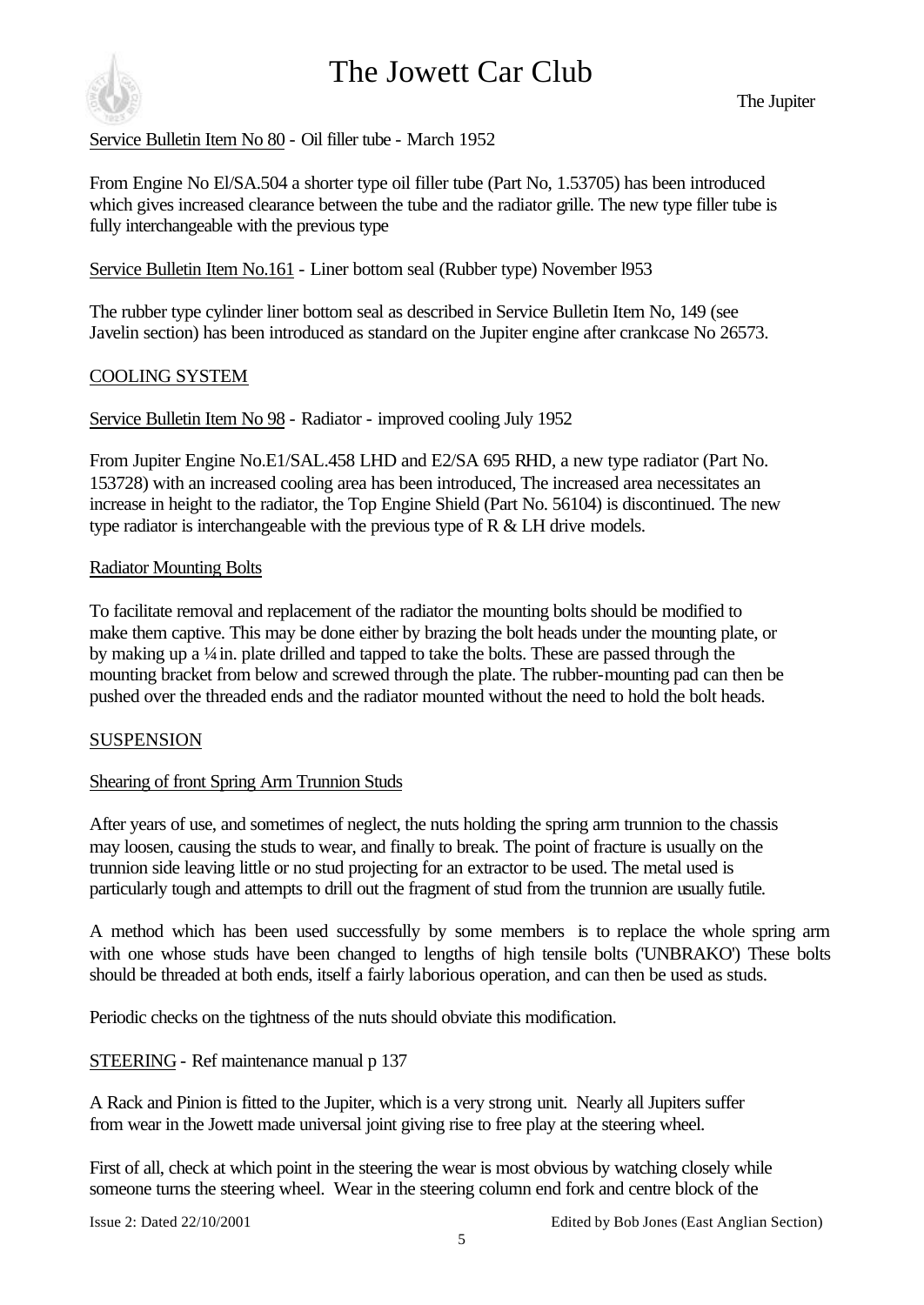

universal joint will be obvious if the pinion shaft fork moves up and down, i.e. towards the steering column, then the thrust bearing in the pinion shaft is faulty.

Sometimes this play is caused by the  $\gamma$  pins shearing thus allowing the  $\frac{1}{2}$  pins in the centre block of the joint to move If these  $\frac{1}{2}$  pins are re-pegged with new " pins some of the slack may be taken up.

If there is no appreciable movement in the joint or the pinion shaft but slackness is still evident in the steering i.e. the steering wheel moves without moving the road wheels then wear must be in the pinion shaft or rack itself This must be checked with the wheels in the straight ahead position as normally only one or two teeth in the pinion shaft show signs of wear.

Finally if the "rubber boots" on each end of the rack have allowed water mud etc ' to enter, severe wear can occur in the rack housing, mainly on the nearside, i.e. end furthest from the pinion shaft. Check this by pulling and pushing in a horizontal plane with the track rod disconnected from the steering arm.

If, during checking These points, the universal joint is found to be faulty replacement parts of the original type are virtually unobtainable but conversion kits using Hardy Spicer universal joints are available through the Jowett spares suppliers and this is a worthwhile modification as these Hardy Spicer universal joints do not give any trouble if properly greased.

The conversion can be done by using a Jaguar steering universal joint and involves changing the end of the steering column and machining the fork on the pinion shaft to take the different universal joint after which it should be electrically welded in position.

#### BODY & CHASSIS - Ref. maintenance manual P. 118

The hinge boxes for the bonnet are rather weak pressings for their use. These should be checked regularly to see whether they have fractured along the bend where they bolt up to the scuttle. After welding (gas) up the fractures, also weld in a small gusset on each side between the boltholes on each hinge box to prevent any lateral flexing as shown in Fig.6. The gussets were cut out of 1/16" sheet steel in a triangle  $\frac{1}{2}$  by 1".

Service Bulletin Item No.110 - Improved body mounting - September 1952

An improved body mounting has now been introduced to eliminate the possibility of movement between the body frame assembly and the chassis. In cases where complaints are received of steering kick, coupled with front end vibrations, it will be necessary to incorporate the following modifications and fit the parts as described below.

1. Remove the Bonnet and front wing assembly, windscreen wiper motor, starter solenoid and horn relay on RHD models, wiper motor on LHD models and the four silent-bloc bushes of the front and centre body mountings. Where the Vokes type air cleaner is fitted on the dash panel, it will be necessary to remove it and fit the two independent air cleaners

2. Place a 1/2" (12.7 mm) flat washer, outside dia.1½" (38.099 mm) x 3/32" (2.381 mm) thick (see A Fig 1.) in to the existing holes in the Body Support Bracket assemblies on the chassis to centralise the mounting bolts in the brackets. It will be found necessary to provide a slight chamfer on the outside edge of the washers to ensure a flush fit in the holes in the Body Support Brackets,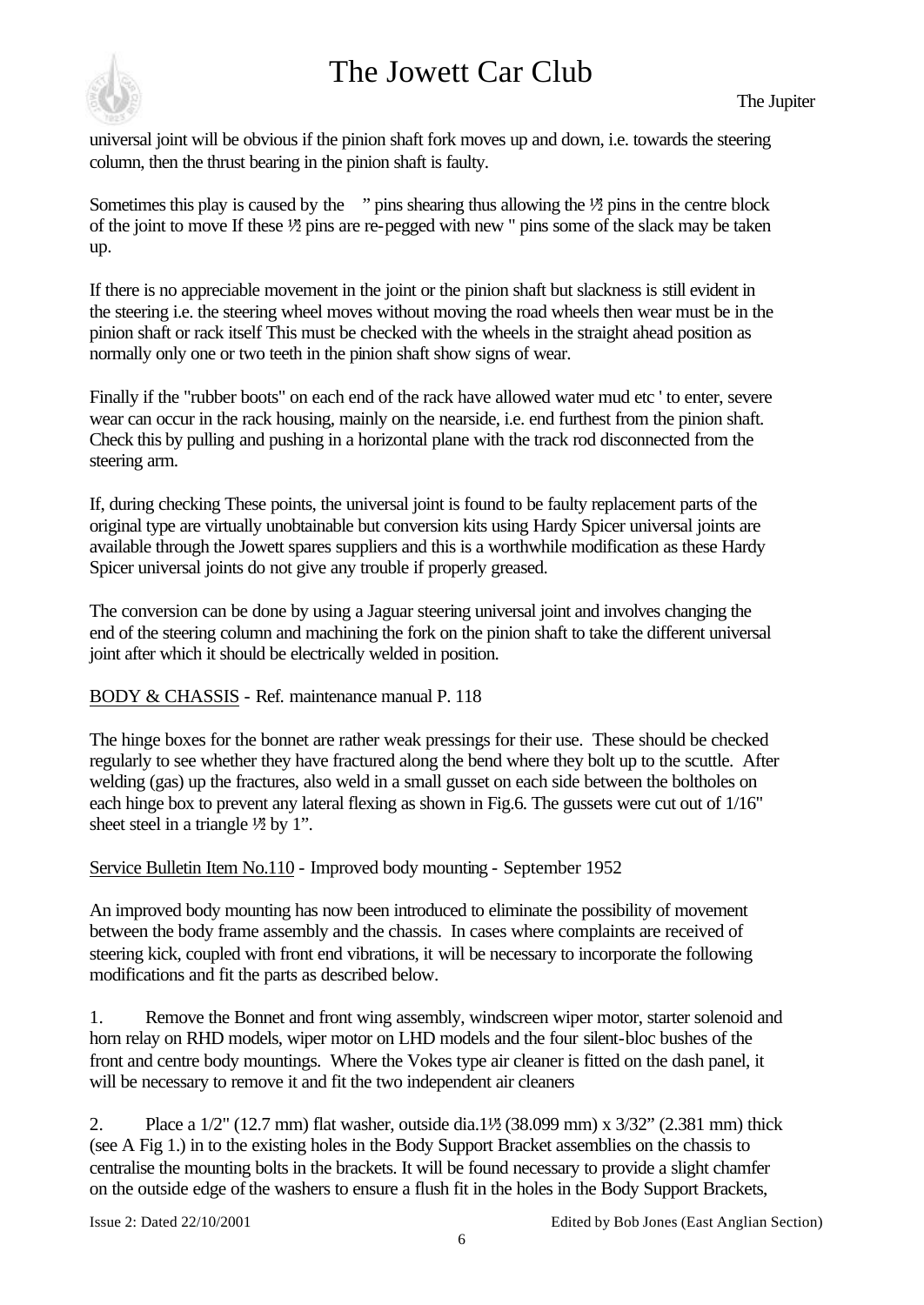

which are slightly tapered.

3. Cut four hardwood blocks B (See Fig 1) 3" (76.199 mm) x 3" (76.199 mm) x 7/8" (22.225 mm) and drill a  $\frac{1}{2}$  dia. (12.7 mm) hole in the centre of each. Fit the blocks in place of the silent bloc bushes, ensuring that the grain of the wood is at right angles to the chassis frame (See Fig.1).

4. Fit  $\frac{1}{2}$  (12.7 mm) x 2" (50.799 mm) body mounting bolts with 1" (12.7 mm) flat washers 2" (50.799 mm) outside dia x  $3/32$ " (2.381 mm) thick beneath the head of each bolt and fit  $\frac{1}{2}$  (12.7) mm) Oddie nuts together with washers of the previous dimensions (see C Fig. 1.) NOTE: The nuts must not be tightened at this stage.

5. Utilize the material shown in (Fig 2) i.e. 2 U Bolts D. 2 hardwood packing pieces E. 4 stiffener plates F. Fit the parts as shown in (Fig 3) to the rear struts and dash panel, placing stiffener plates F at each side of the dash panel. Fully tighten down the nuts.

- 6. Tighten the four body mounting bolts.
- 7. Fabricate from 1" (25.4 mm) x ¼" (6.35 mm) strip steel 2 side stays, G. and weld on two strips of the same material. Fabricate 2 cross braces H. (See Fig 4). Bend the side stays to the required shape (See Fig.3) and fit together with the cross braces as shown in (Fig.5) using 5/16" (7.937 mm) bolts. Fit 3/8" (9.525 mm) spacing washers "I" 2" (50.799 mm) outside dia.  $x \frac{1}{4}$  (6.35 mm) thick between the side stays and the dash panel assembly (See Figs. 3 & 5) and a 3/8" (9.525 mm) flat washer 2" (50.799 mm) outside dia. x " (3.175 mm) thick under the nuts beneath the dash panel.

NOTE:The holes where the cross braces and side stays overlap at the dash panel should be drilled after the cross braces and side stays have been fitted.

8. Reposition the windscreen wiper motor, starter solenoid and horn relay in the most convenient position and blank off the original mounting holes.

9. Refit the Bonnet and front Wing Assembly.

NOTE:Use of only the works scuttle bracing without the wooden body mounting blocks renders the car rigid at the scuttle but flexible throughout the body. This can seriously impair its stability, and may in time weaken the aluminium panels by causing excessive flexing. If the scuttle bracing modification is used, the recommended hardwood blocks should be used instead of rubber for mounting the body.

Budget Locks. It is important to prevent the wings from flapping. Jowetts provided budget locks at the trailing ends of the wings, but as these can be difficult or time-consuming to do up, they are often left undone. This results in excessive flexing which cracks the wings.

A modification, based on the SC Jupiter solution, is to mount conical rubber buffers on brackets inside the wings. These must register with a carefully positioned hole in the scuttle, so that when the bonnet is shut, the cones press firmly home into the holes preventing sideways movement.